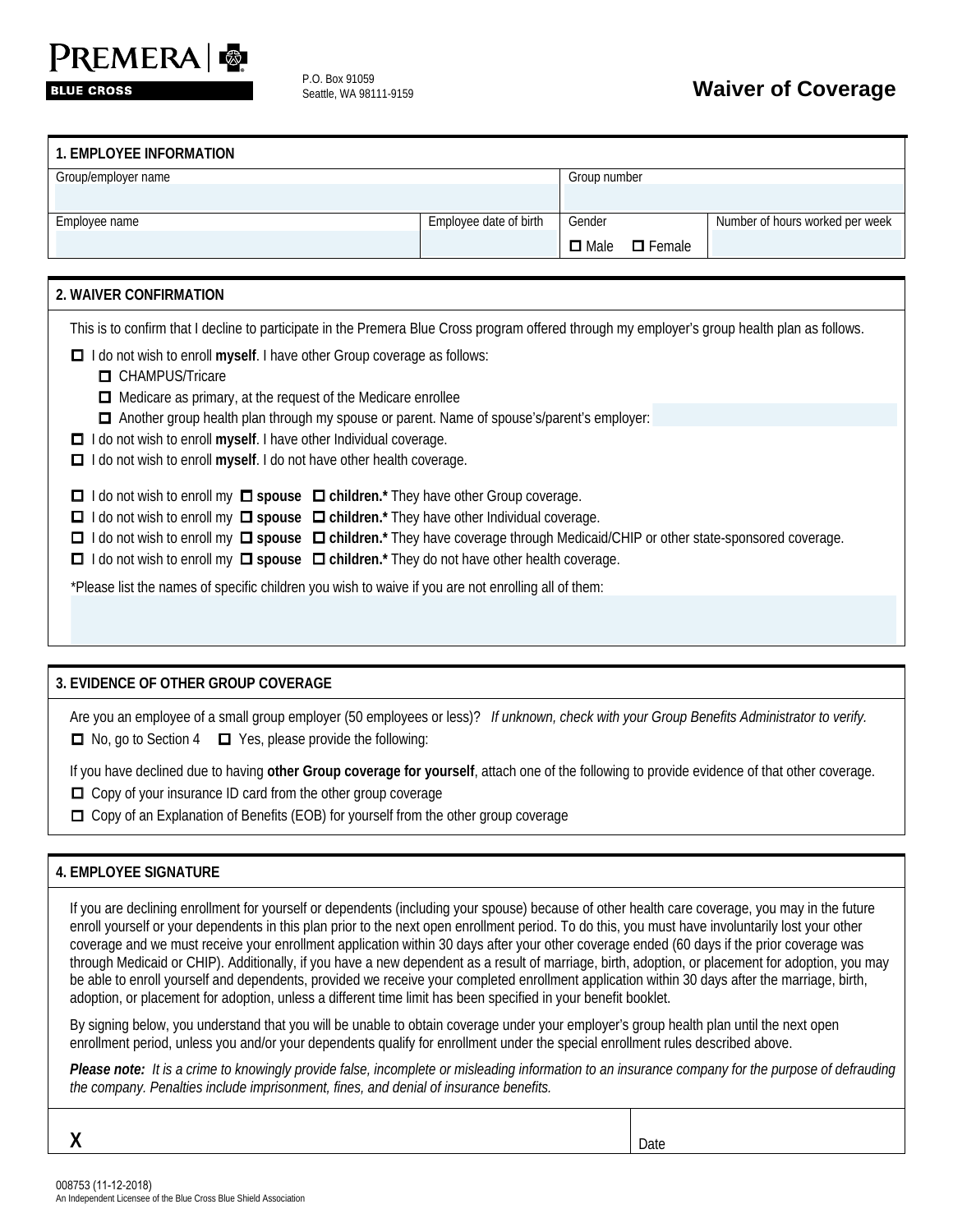# PREMERA &

#### **BLUE CROSS**

.<br>An Independent Licensee of the Blue Cross Blue Shield Associatio

### **Discrimination is Against the Law**

Premera Blue Cross complies with applicable Federal civil rights laws and does not discriminate on the basis of race, color, national origin, age, disability, or sex. Premera does not exclude people or treat them differently because of race, color, national origin, age, disability or sex.

Premera:

- Provides free aids and services to people with disabilities to communicate effectively with us, such as:
	- Qualified sign language interpreters
	- Written information in other formats (large print, audio, accessible electronic formats, other formats)
- Provides free language services to people whose primary language is not English, such as:
	- Qualified interpreters
	- Information written in other languages

If you need these services, contact the Civil Rights Coordinator.

If you believe that Premera has failed to provide these services or discriminated in another way on the basis of race, color, national origin, age, disability, or sex, you can file a grievance with: Civil Rights Coordinator - Complaints and Appeals PO Box 91102, Seattle, WA 98111 Toll free 855-332-4535, Fax 425-918-5592, TTY 800-842-5357 Email AppealsDepartmentInquiries@Premera.com

You can file a grievance in person or by mail, fax, or email. If you need help filing a grievance, the Civil Rights Coordinator is available to help you.

You can also file a civil rights complaint with the U.S. Department of Health and Human Services, Office for Civil Rights, electronically through the Office for Civil Rights Complaint Portal, available at https://ocrportal.hhs.gov/ocr/portal/lobby.jsf, or by mail or phone at: U.S. Department of Health and Human Services 200 Independence Avenue SW, Room 509F, HHH Building Washington, D.C. 20201, 1-800-368-1019, 800-537-7697 (TDD)

Complaint forms are available at http://www.hhs.gov/ocr/office/file/index.html.

# **Getting Help in Other Languages**

**This Notice has Important Information.** This notice may have important information about your application or coverage through Premera Blue Cross. There may be key dates in this notice. You may need to take action by certain deadlines to keep your health coverage or help with costs. You have the right to get this information and help in your language at no cost. Call 800-722-1471 (TTY: 800-842-5357).

#### አማሪኛ **(Amharic):**

ይህ ማስታወቂያ አስፈላጊ መረጃ ይዟል። ይህ ማስታወቂያ ስለ ማመልከቻዎ ወይም የ Premera Blue Cross ሽፋን አስፈላጊ መረጃ ሊኖረው ይችላል። በዚህ ማስታወቂያ ውስጥ ቁልፍ ቀኖች ሊኖሩ ይችላሉ። የጤናን ሽፋንዎን ለመጠበቅና በአከፋፈል እርዳታ ለማግኘት በተውሰኑ የጊዜ ገደቦች እርምጃ መውሰድ ይገባዎት ይሆናል። ይህን መረጃ እንዲያገኙ እና ያለምንም ክፍያ በቋንቋዎ እርዳታ እንዲያገኙ መብት አለዎት።በስልክ ቁጥር 800-722-1471 (TTY: 800-842-5357) ይደውሉ።

#### **:(Arabic (العربية**

**يحوي ھذا اإلشعار معلومات ھامة.** قد يحوي ھذا اإلشعار معلومات مھمة بخصوص طلبك أو التغطية التي تريد الحصول عليھا من خالل Cross Blue Premera. قد تكون ھناك تواريخ مھمة في ھذا اإلشعار. وقد تحتاج التخاذ إجراء في تواريخ معينة للحفاظ على تغطيتك الصحية أو للمساعدة فيّ دفع التكاليف يحق لك الحصول على هذه المعلوّمات والمساعدة بلغتك دون تكبد أية تكلفة. اتصل  $800 - 722 - 1471$  (TTY: 800-842-5357)

#### 中文 **(Chinese):**

本通知有重要的訊息。本通知可能有關於您透過 Premera Blue Cross 提交的 申請或保險的重要訊息。本通知內可能有重要日期。您可能需要在截止日期 之前採取行動, 以保留您的健康保險或者費用補貼。您有權利免費以您的母 語得到本訊息和幫助。請撥電話 800-722-1471 (TTY: 800-842-5357)。

#### **Oromoo (Cushite):**

**Beeksisni kun odeeffannoo barbaachisaa qaba.** Beeksisti kun sagantaa yookan karaa Premera Blue Cross tiin tajaajila keessan ilaalchisee odeeffannoo barbaachisaa qabaachuu danda'a. Guyyaawwan murteessaa ta'an beeksisa kana keessatti ilaalaa. Tarii kaffaltiidhaan deeggaramuuf yookan tajaajila fayyaa keessaniif guyyaa dhumaa irratti wanti raawwattan jiraachuu danda'a. Kaffaltii irraa bilisa haala ta'een afaan keessaniin odeeffannoo argachuu fi deeggarsa argachuuf mirga ni qabaattu. Lakkoofsa bilbilaa 800-722-1471 (TTY: 800-842-5357) tii bilbilaa.

#### **Français (French):**

**Cet avis a d'importantes informations.** Cet avis peut avoir d'importantes informations sur votre demande ou la couverture par l'intermédiaire de Premera Blue Cross. Le présent avis peut contenir des dates clés. Vous devrez peut-être prendre des mesures par certains délais pour maintenir votre couverture de santé ou d'aide avec les coûts. Vous avez le droit d'obtenir cette information et de l'aide dans votre langue à aucun coût. Appelez le 800-722-1471 (TTY: 800-842-5357).

#### **Kreyòl ayisyen (Creole):**

**Avi sila a gen Enfòmasyon Enpòtan ladann**. Avi sila a kapab genyen enfòmasyon enpòtan konsènan aplikasyon w lan oswa konsènan kouvèti asirans lan atravè Premera Blue Cross. Kapab genyen dat ki enpòtan nan avi sila a. Ou ka gen pou pran kèk aksyon avan sèten dat limit pou ka kenbe kouvèti asirans sante w la oswa pou yo ka ede w avèk depans yo. Se dwa w pou resevwa enfòmasyon sa a ak asistans nan lang ou pale a, san ou pa gen pou peye pou sa. Rele nan 800-722-1471 (TTY: 800-842-5357).

#### **Deutsche (German):**

**Diese Benachrichtigung enthält wichtige Informationen.** Diese Benachrichtigung enthält unter Umständen wichtige Informationen bezüglich Ihres Antrags auf Krankenversicherungsschutz durch Premera Blue Cross. Suchen Sie nach eventuellen wichtigen Terminen in dieser Benachrichtigung. Sie könnten bis zu bestimmten Stichtagen handeln müssen, um Ihren Krankenversicherungsschutz oder Hilfe mit den Kosten zu behalten. Sie haben das Recht, kostenlose Hilfe und Informationen in Ihrer Sprache zu erhalten. Rufen Sie an unter 800-722-1471 (TTY: 800-842-5357).

#### **Hmoob (Hmong):**

**Tsab ntawv tshaj xo no muaj cov ntshiab lus tseem ceeb.** Tej zaum tsab ntawv tshaj xo no muaj cov ntsiab lus tseem ceeb txog koj daim ntawv thov kev pab los yog koj qhov kev pab cuam los ntawm Premera Blue Cross. Tej zaum muaj cov hnub tseem ceeb uas sau rau hauv daim ntawv no. Tej zaum koj kuj yuav tau ua qee yam uas peb kom koj ua tsis pub dhau cov caij nyoog uas teev tseg rau hauv daim ntawv no mas koj thiaj yuav tau txais kev pab cuam kho mob los yog kev pab them tej nqi kho mob ntawd. Koj muaj cai kom lawv muab cov ntshiab lus no uas tau muab sau ua koj hom lus pub dawb rau koj. Hu rau 800-722-1471 (TTY: 800-842-5357).

#### **Iloko (Ilocano):**

**Daytoy a Pakdaar ket naglaon iti Napateg nga Impormasion.** Daytoy a pakdaar mabalin nga adda ket naglaon iti napateg nga impormasion maipanggep iti apliksayonyo wenno coverage babaen iti Premera Blue Cross. Daytoy ket mabalin dagiti importante a petsa iti daytoy a pakdaar. Mabalin nga adda rumbeng nga aramidenyo nga addang sakbay dagiti partikular a naituding nga aldaw tapno mapagtalinaedyo ti coverage ti salun-atyo wenno tulong kadagiti gastos. Adda karbenganyo a mangala iti daytoy nga impormasion ken tulong iti bukodyo a pagsasao nga awan ti bayadanyo. Tumawag iti numero nga 800-722-1471 (TTY: 800-842-5357).

#### **Italiano (Italian):**

**Questo avviso contiene informazioni importanti.** Questo avviso può contenere informazioni importanti sulla tua domanda o copertura attraverso Premera Blue Cross. Potrebbero esserci date chiave in questo avviso. Potrebbe essere necessario un tuo intervento entro una scadenza determinata per consentirti di mantenere la tua copertura o sovvenzione. Hai il diritto di ottenere queste informazioni e assistenza nella tua lingua gratuitamente. Chiama 800-722-1471 (TTY: 800-842-5357).